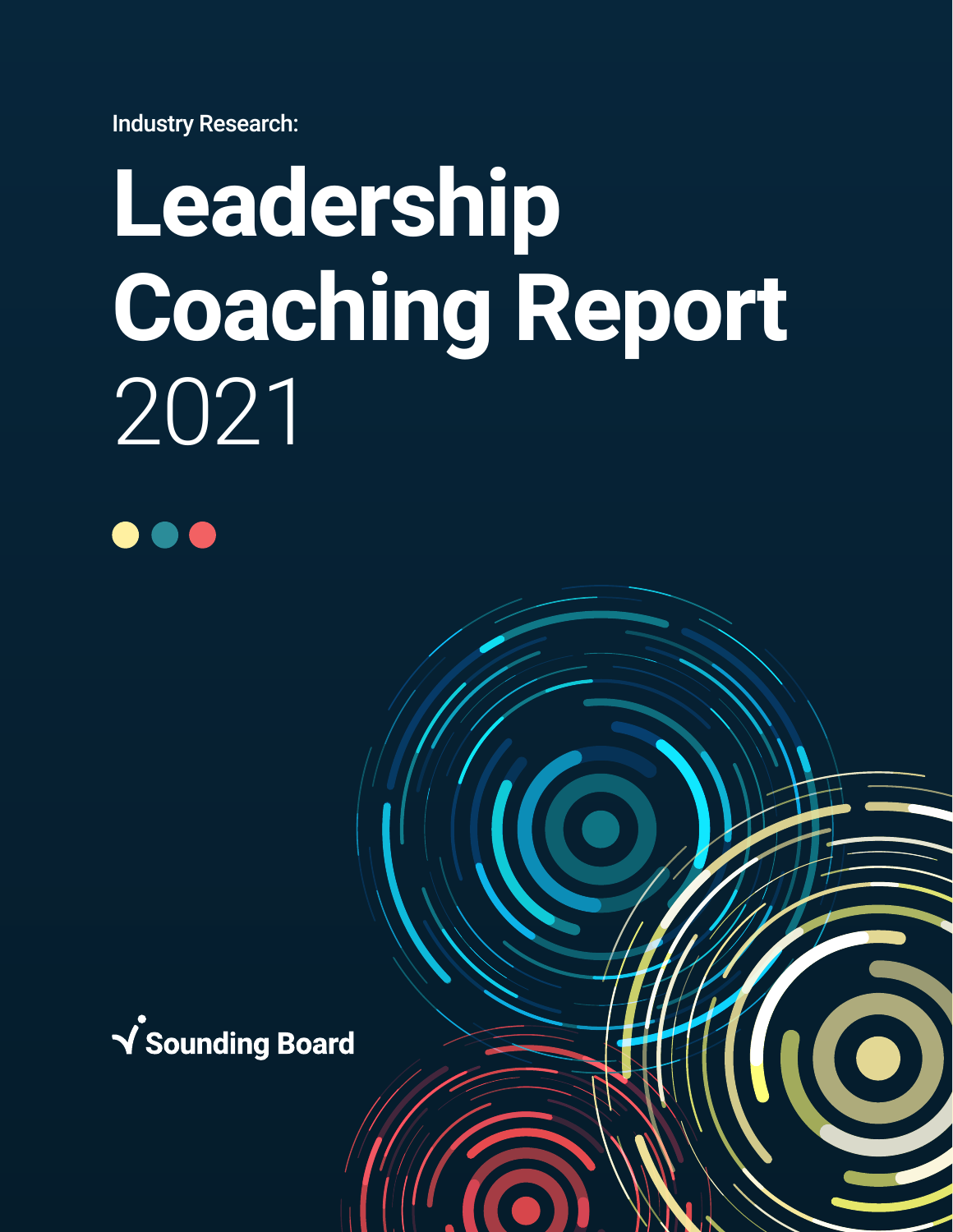Industry Research:

## **Leadership Coaching Report** 2021

Organizations around the world invest in leadership development to ensure their employees have the critical knowledge, skills and experience to remain competitive. Industry estimates suggest the global investment in leadership development exceeds \$3.5 billion dollars. Measuring the business impact and the return on this investment is a challenge for most organizations. Leadership capabilities such as strategic thinking, collaboration and decision making are hard to quantify - and measuring growth and improvement can be difficult. The challenges, however, are not insurmountable. Some organizations have overcome these challenges and they're measuring leader development at the individual and organizational level.

The latest research study from Sounding Board Inc. and Chief Learning Officer set out to explore how companies are using professional coaching for leadership development, and how they're measuring the business impact.

#### **The 2021 Leadership Coaching Report explored the following questions:**

- **●** Why are companies investing in leadership coaching?
- **●** How are companies measuring the business impact of leadership coaching?
- **●** What are the most important capabilities for business leaders?
- **●** What are the most difficult leadership capabilities to develop in an organization?
- **●** What are the challenges companies face in providing leadership coaching?

Invitations to participate in the online survey were sent to Chief Learning Officer Magazine subscribers between late June and mid-July 2021. A total of 458 HR professionals participated in the survey, with a 65% survey completion rate.

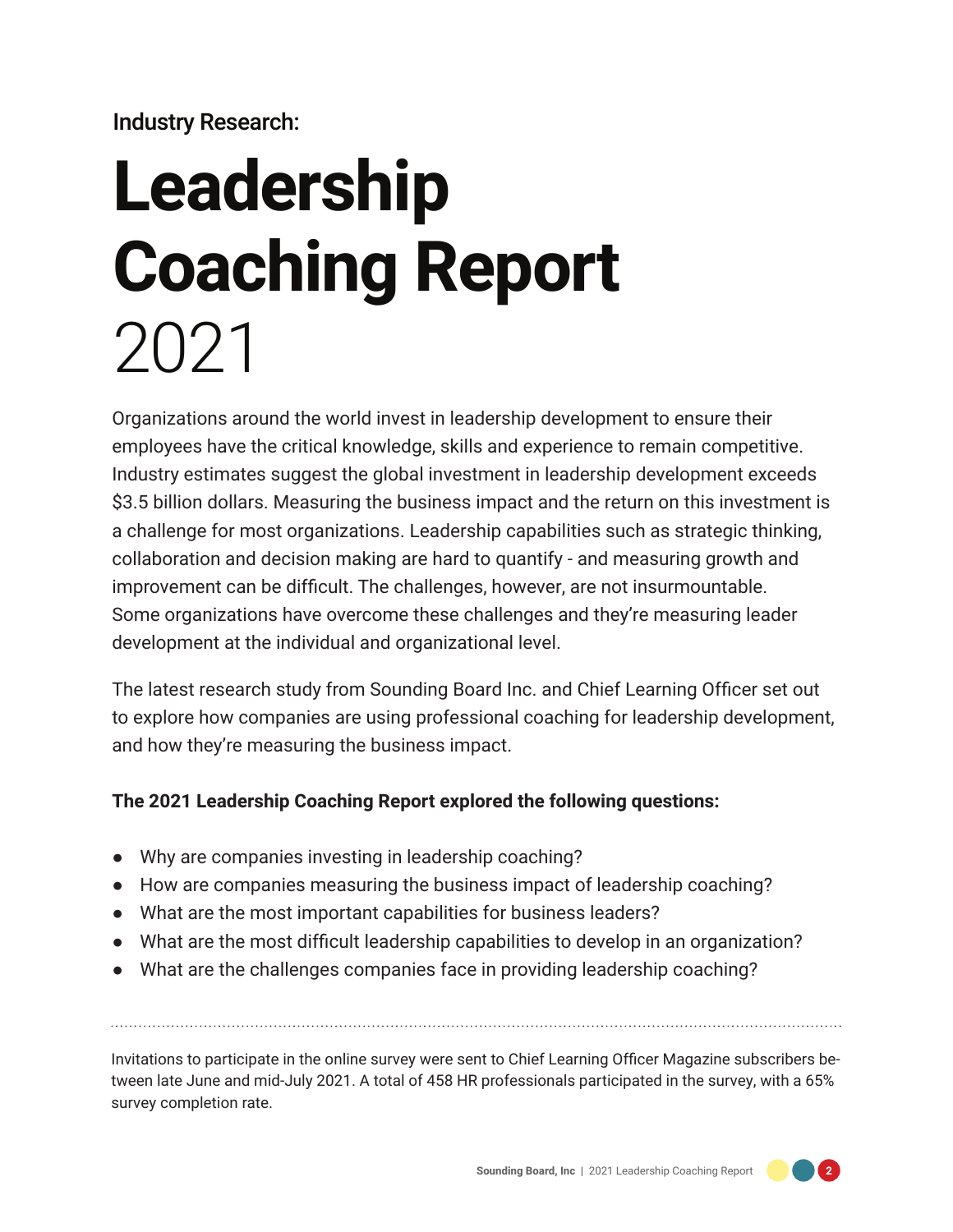#### **Organizations Are Offering Leadership Coaching**

The 2021 Leadership Coaching survey shows that 72% of organizations offer some type of leadership coaching for talent development. Nearly one quarter (22.5%) of respondents said they do not offer leadership coaching but would like to. Only 5.7% of respondents said they do not offer leadership coaching and they are not interested in doing so. Among the organizations offering leadership coaching, 28% of respondents said they offer formal, internal coaching to their employees. 19 percent said they offer informal, internal coaching, and 24% said they offer coaching through an external partner.

These findings track closely with other survey findings. The 2020 CLO Learning State of the Industry report, for example, found that nearly 60% of organizations offer coaching for leadership development. That survey also found that coaching is one of the top three delivery methods organizations use for learning and development.

The majority of organizations, 67%, use a mix of internal and external coaches for leadership development. 23 percent report that they rely on internal coaches and 10% rely entirely on external coaches.

In response to the COVID-19 pandemic, the global economic downturn and the rapid shift to a more remote, distributed workforce, many organizations are increasing their investment in leadership coaching.



Does your organization currently use leadership coaching for talent development? Q.

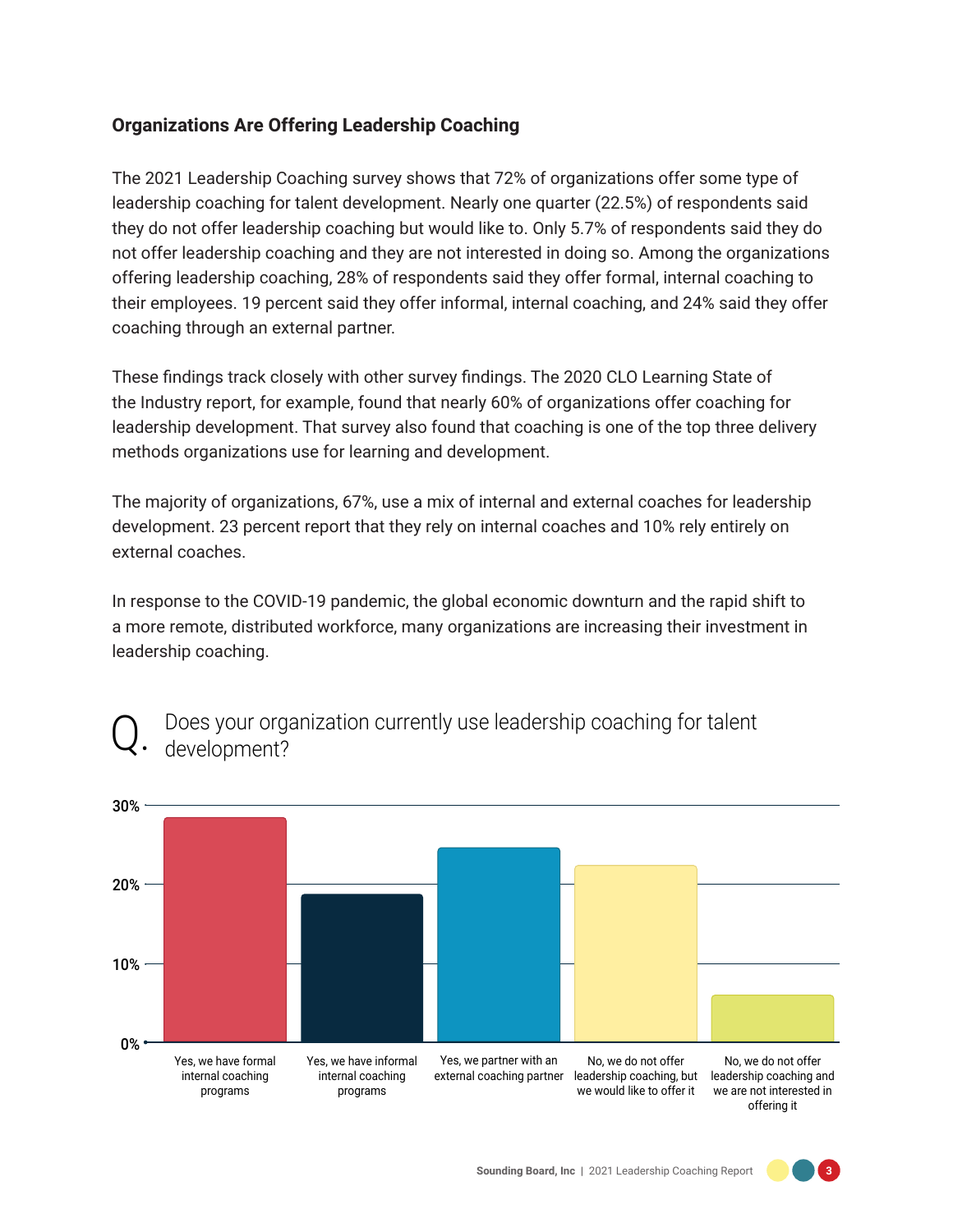41 percent of organizations say their spending on leadership coaching has increased from 2020 to 2021, and 45% reported no change. Less than 15% of organizations report a decrease in spending on leadership coaching.

#### **Why Organizations Invest in Leadership Coaching**

Organizations report using leadership coaching to address a variety of talent development needs. Nearly 80% of respondents said the principal need for coaching is to improve leadership skills for specific individuals, followed closely with developing leadership bench strength (69%). 51 percent of survey respondents said they offered leadership coaching to increase employee engagement, and 49% of survey respondents said it was to retain key talent.



Respondents identified a number of positive outcomes as a result of leadership coaching:

- **●** 67 percent said leadership coaching increased employee engagement and satisfaction.
- **●** 60 percent said it improved employees' perceptions of the quality of leadership.
- **●** 54 percent said it improved leadership bench strength.
- **●** 50 percent said it improved productivity.
- **●** 44 percent said leadership coaching improved the quality of work.

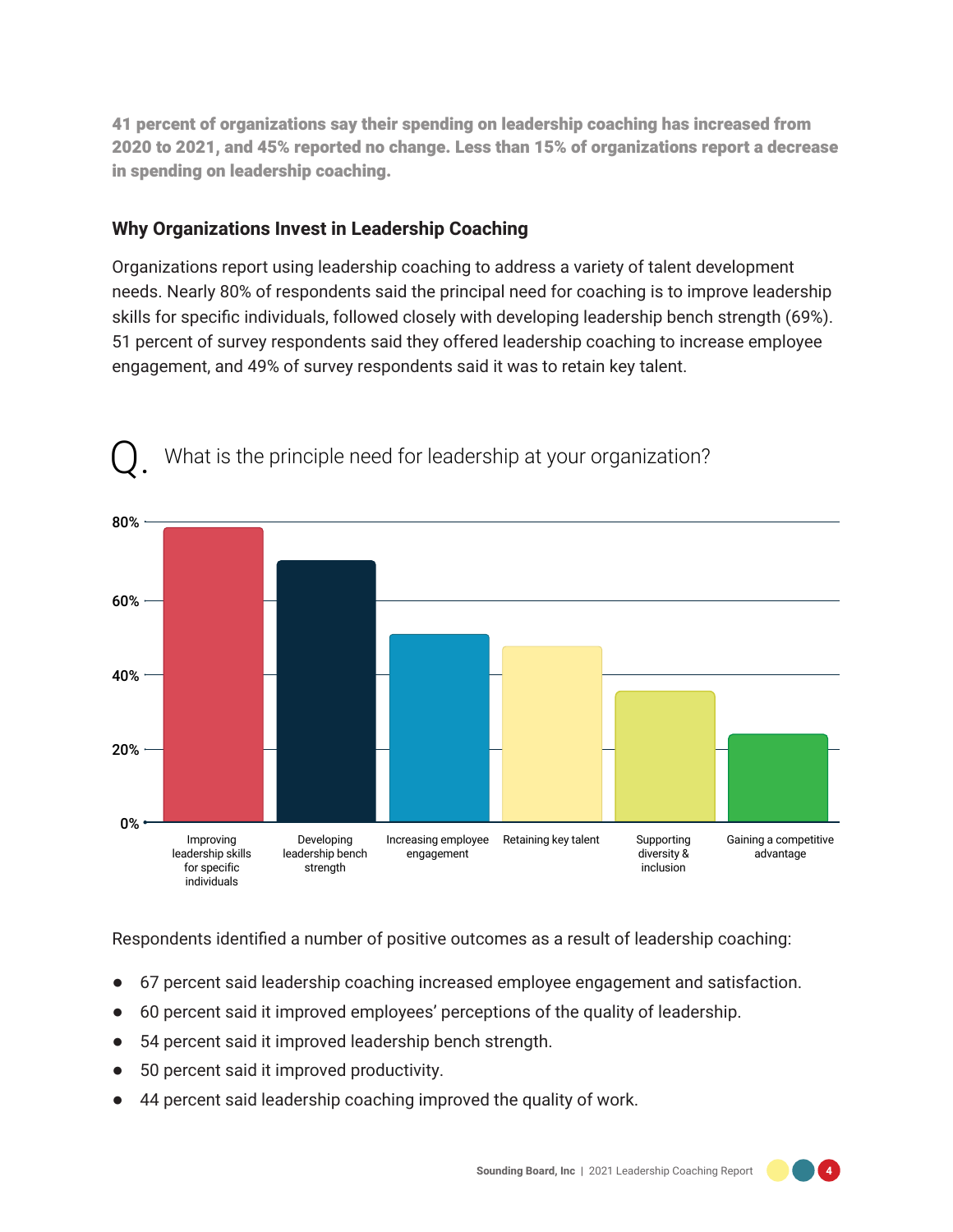#### **The Challenges Organizations Encounter in Providing Leadership Coaching**

Organizations that are not currently offering leadership coaching identified budget and lack of resources as the biggest barriers. Among the 72% of companies that offer leadership coaching, budget is also reported as the most common challenge, followed by the lack of ability to measure ROI.

What are the challenges your organization faces in providing<br>
E. leadership coaching?



- **●** 59 percent of respondents identified budget to be a challenge to offering leadership coaching.
- **●** 41 percent of respondents said the lack of ability to measure ROI is a challenge to offering leadership coaching.

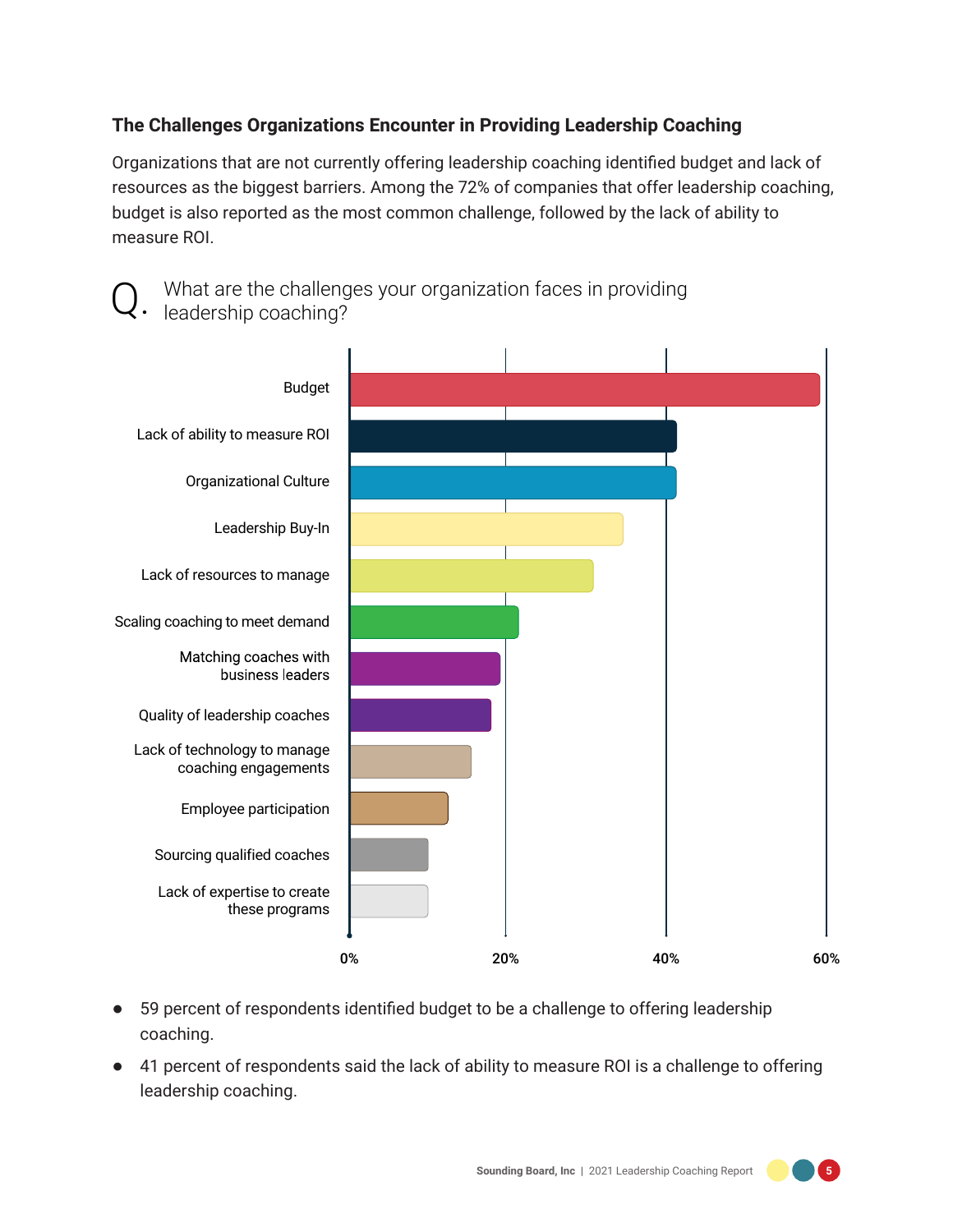- **●** 41 percent of respondents said the organizational culture did not support leadership coaching.
- **●** 35 percent said leadership buy-in is a challenge in obtaining support for leadership coaching.

The research revealed slight differences based on the size of the organization. Both large (more than 1,000 employees) and small organizations (less than 1,000 employees) report that budget is the most common challenge. Large organizations also report the inability to measure ROI and the lack of resources to manage coaching as top challenges. In contrast, smaller companies report organizational culture as the second most common challenge.

Having the financial resources to allow for learning and development is a perennial challenge for learning and development professionals and having the financial resources to offer leadership coaching is no different. But the lack of ROI metrics to demonstrate the effectiveness of leadership coaching to senior leaders makes obtaining leadership buy-in all the more challenging.

#### **Measuring the Business Impact of Leadership Coaching**

How do you rate your organization's ability to measure the business impact of their leadership coaching?



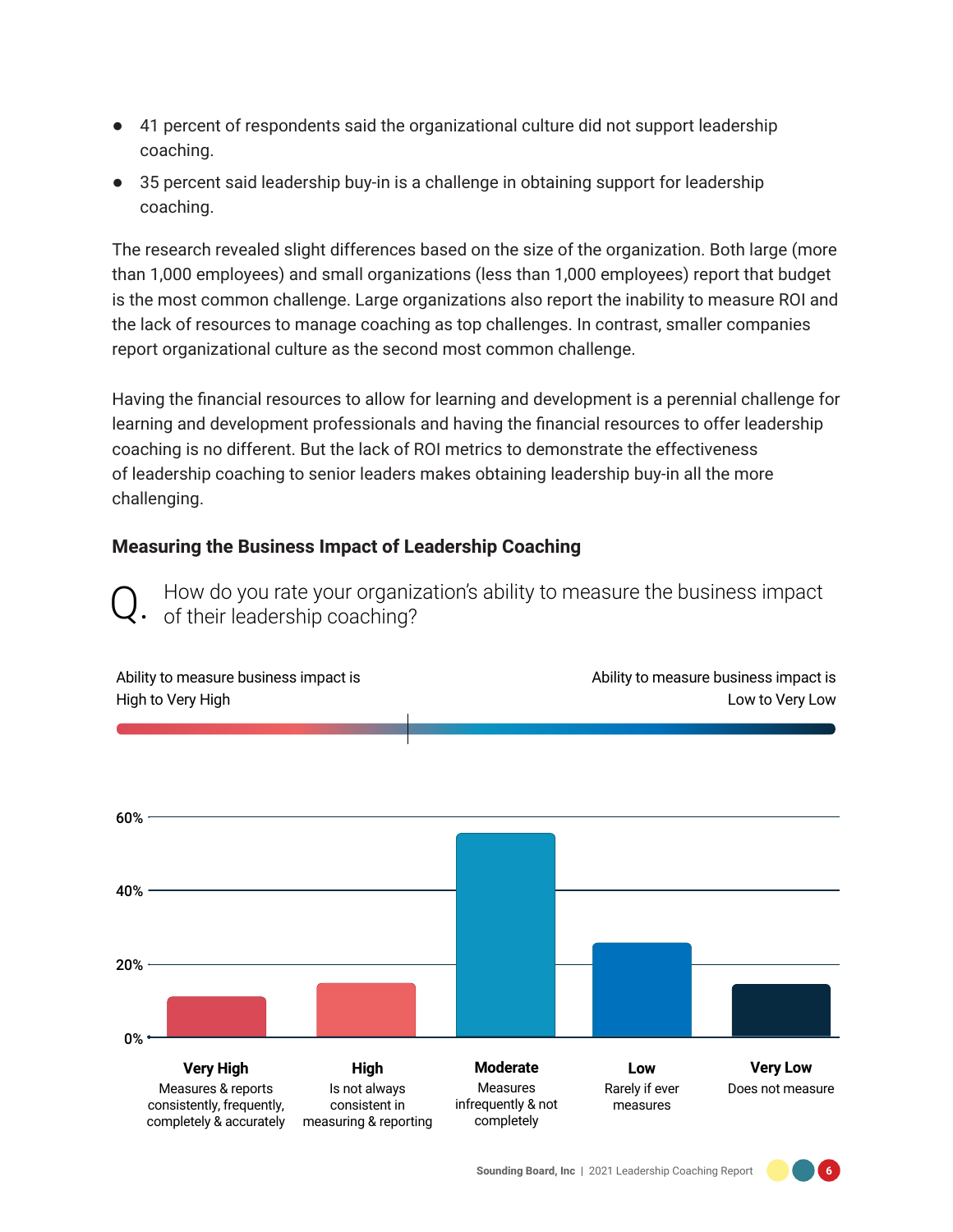The majority of organizations report their ability to measure the business impact of leadership coaching is moderate to very low. 73 percent of respondents said they measured infrequently and not completely (41%), rarely if ever (20%), or never (12%).

Less than a third, 28%, consider their ability to measure the business impact of leadership coaching to be high or very high. These findings are not unexpected; 42% of respondents to the International Coaching Federation's 2020 Global Coach survey said measuring the impact of coaching was an obstacle. 42 percent of respondents to the 2020 CLO Learning State of the Industry survey also said that measuring coaching impact was an obstacle.

While it can be difficult to measure the business impact of leadership coaching, the research suggests there are benefits. The organizations that said their ability to measure the business impact on leadership coaching is very high (11.5%) or high (16%) reported higher positive outcomes of leadership coaching across the board, with significantly higher positive outcomes reported for employee productivity, customer satisfaction, and leadership bench strength.

Organizations that rate their ability to measure the business impact of coaching are:

- **●** Significantly more likely to report productivity (72% versus 42%) and customer satisfaction (45% versus 16%) as positive outcomes.
- **●** Significantly more likely to report succession planning (72% versus 44%), customer satisfaction (45% versus 17%) , productivity (38% versus 17%), and ROI as metrics to measure the impact of leadership coaching (38% versus 11%).
- **●** More likely to report retaining key talent and gaining competitive advantage among the principal needs for leadership coaching.

It is, perhaps, not surprising that these companies are less likely to report challenges in providing leadership coaching (47% versus 64%) and they're more likely to report an increase in their investment in leadership coaching (51% versus 35%).

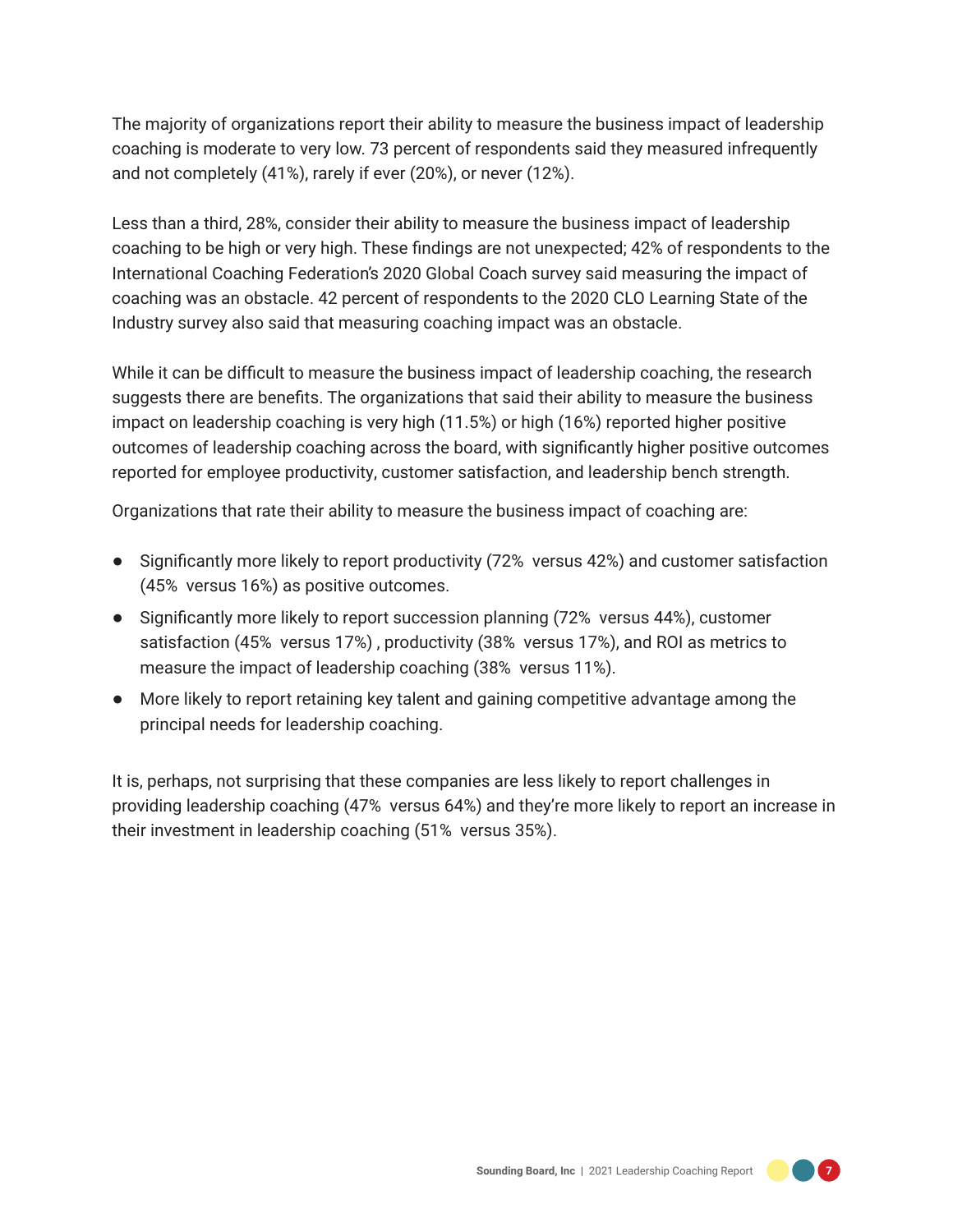#### **Metrics to Measure the Impact of Leadership Coaching**

The most common metrics used to measure the impact of leadership coaching include:

- **●** Individual self-assessments (52%).
- Employee satisfaction / employee engagement (48%).
- Manager assessments (46%).
- **●** 360-degree peer assessments (44%).
- Employee retention (41%).

Fewer than one in five organizations (18%) report using return on investment to measure the impact of leadership coaching.

Unsurprisingly, organizations that report confidence in their ability to measure the business impact of coaching use all metrics at a higher rate. These organizations, however, are significantly more likely to use succession planning, customer satisfaction, productivity and return on investment to measure the impact of leadership coaching. Among organizations that are less confident in their ability to measure the business impact of coaching, employee satisfaction / employee engagement is the most common metric used to measure the impact. Fortunately, technology is making it easier for organizations to measure the business impact of leadership coaching. Coaching management platforms track individual and organizational performance against specific leadership capabilities and take input from a variety of stakeholders—the coach, the coachee, managers, and peers—to help identify gaps and measure performance improvement over time.

## What metrics are used to measure the impact of leadership coaching in your organization?



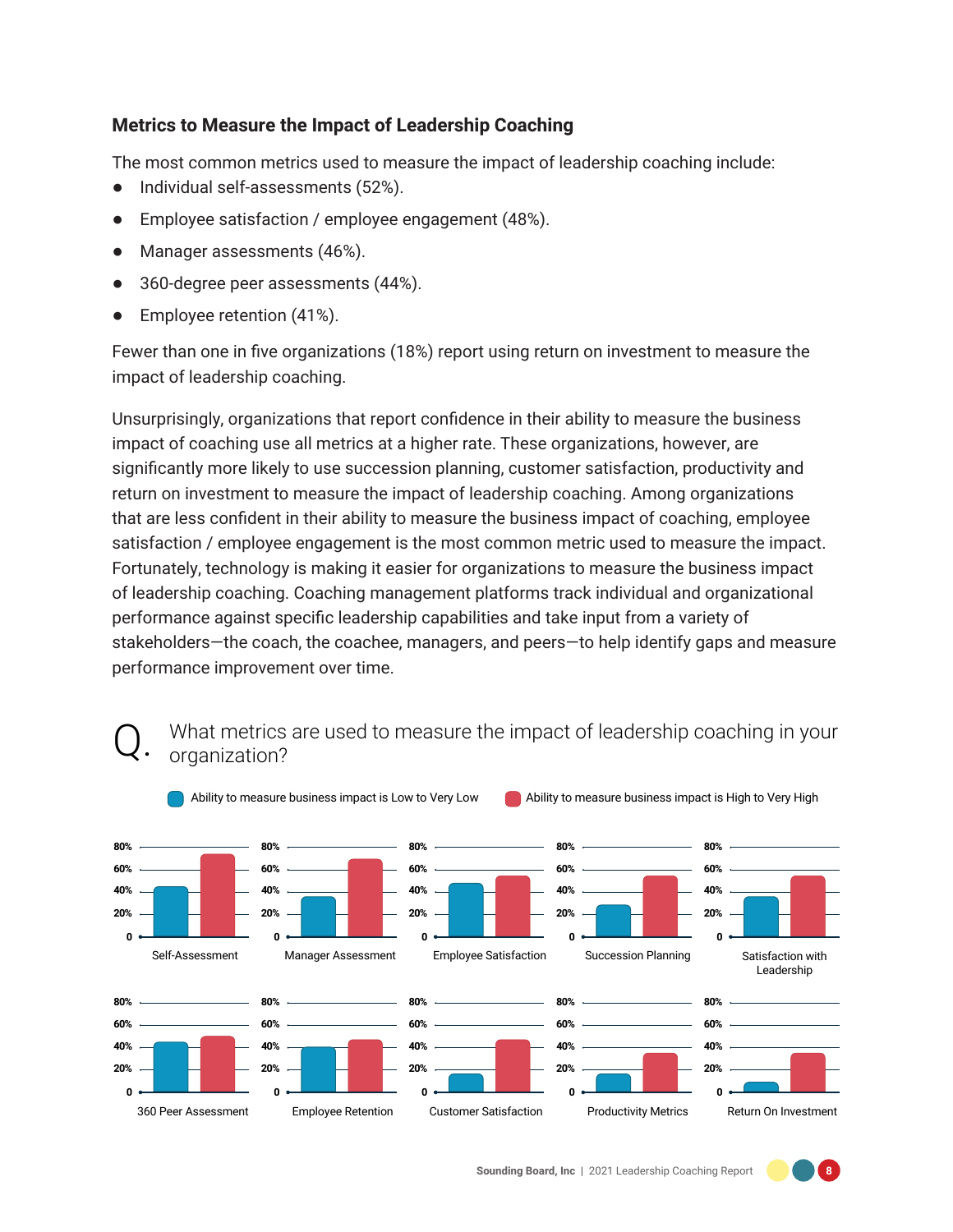

#### **Targeting Business Leaders for Coaching**

The most common employee groups targeted for leadership coaching are:

- Directors and Vice Presidents (70%), followed closely by Managers (67%) and High-Potential employees (61%).
- Over half of organizations surveyed report targeting C-Level Executives (51%) for leadership coaching and nearly half (48%) report targeting team leaders. Few organizations (15%) report targeting entry-level employees for leadership coaching.
- Organizations that report high confidence in their ability to measure the business impact of coaching are more likely to target C-Level Executives (60%), team leaders (60%) and entrylevel employees (30%).

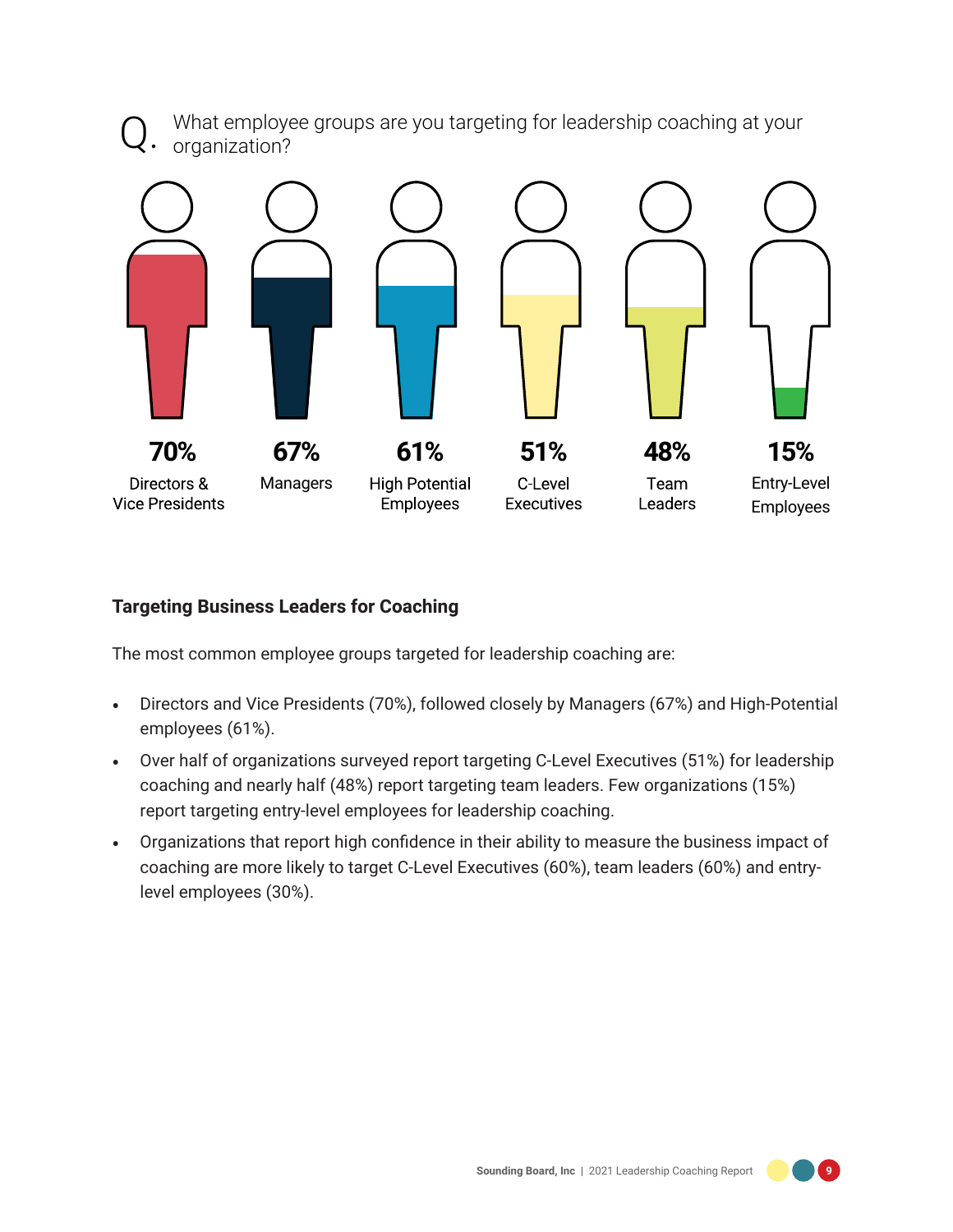

#### What leadership capabilities are the most difficult to develop?

Self-awareness and communication were consistently ranked among the most important capabilities for leaders at all levels. For emerging leaders, interpersonal skills and execution were also identified among the most important leadership capabilities.

For mid-level managers, execution and leading high-performing teams were also reported among the most important capabilities. For senior and executive leaders, strategic thinking and setting vision and direction were among the most important leadership capabilities. Selfawareness and communication were also reported as the most difficult capabilities to develop in organizations, followed by managing change and strategic thinking.

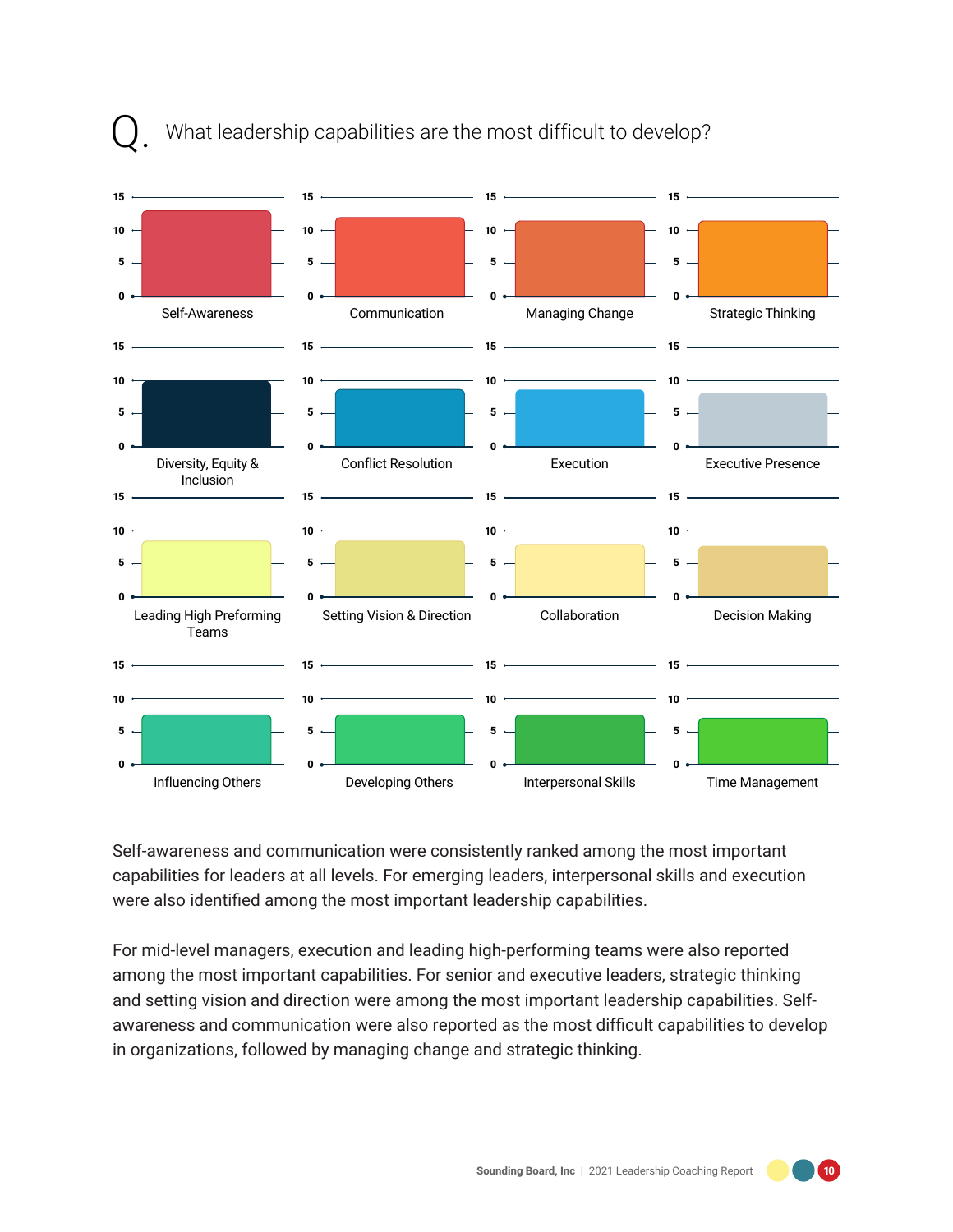#### **Conclusion**

Most organizations are investing in leadership coaching for talent development, and a majority are maintaining or increasing that investment in response to the global pandemic. Organizations are providing leadership coaching to help individuals develop leadership skills they can use to navigate an uncertain business landscape.

Organizations are also using coaching to develop leadership bench strength, investing in leaders today to ensure they're prepared to fill critical roles in the future.

Although managers and vice presidents are the most common groups targeted for leadership coaching, survey results found that organizations are investing in a variety of leaders, from C-Level executives down to entry-level employees. This is especially true for organizations with the ability to measure business impact.

Self-awareness and communication skills were consistently ranked among the most important leadership capabilities for leaders at all levels. Self-awareness is a foundational leadership capability. Self-awareness helps leaders identify their strengths and weaknesses. It helps them develop emotional intelligence, and recognize the impact they have on others. It helps them lead with humility, authenticity and integrity. Communication is also a critical leadership capability which enables leaders to share information and express ideas clearly and effectively. It allows leaders to listen and explore different perspectives, and to collect data to make more strategic business decisions. It empowers leaders to influence, motivate and inspire. It is, perhaps not surprising, that self-awareness and communication were also identified as the most difficult capabilities to develop. Leadership coaching is among the most effective tools to help leaders develop these capabilities.

According to the research, organizations often have different approaches to leadership coaching. Many have developed formal, internal coaching programs, while others offer more informal coaching programs. The majority of organizations use a mix of internal and external coaches. There are advantages to both internal and external coaches, and having a combination can help companies to scale to meet demand. All of the various approaches present different administrative challenges, but coaching management platforms are making it easier to manage and scale coaching programs. Managed coach networks also help ensure consistency in the quality of the coaching experience for all learners, making it easier to anticipate and replicate results.

Organizations report a range of benefits from leadership coaching, including employee engagement, retention, productivity and leadership bench strength - but there are challenges as well. Budget is consistently reported as the primary challenge to providing leadership coaching,

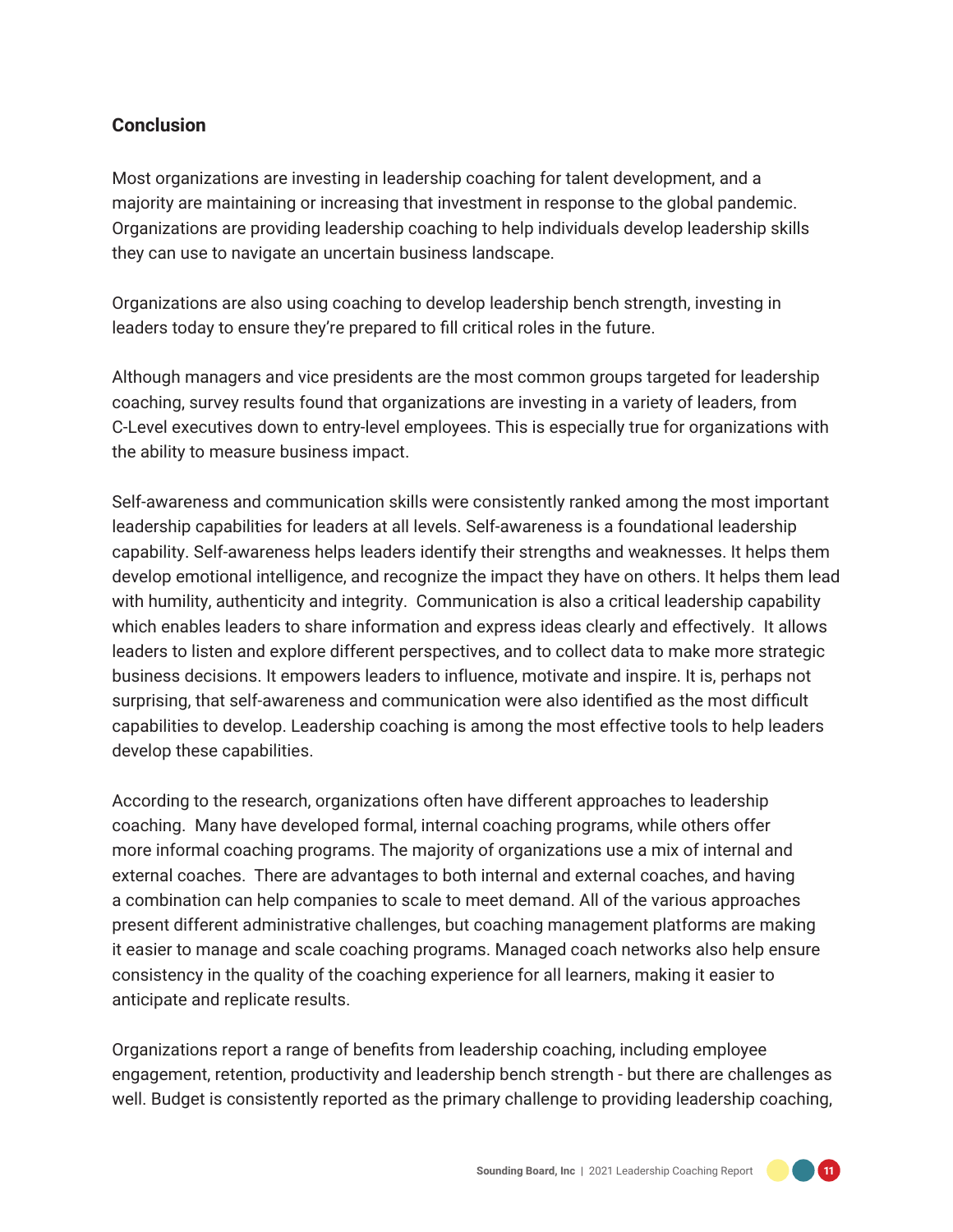but the inability to measure the return on investment is a significant challenge as well. Most organizations are not confident in their ability to measure business impact, but those who do report more positive outcomes and fewer challenges. The most common metrics used to measure the impact of leadership coaching are individual self-assessments and employee engagement/satisfaction, however, more sophisticated companies are also using customer satisfaction, succession planning, productivity, and return on investment to measure the impact. These organizations are more likely to increase their investment in coaching and allocate that investment across more employees, including team leaders and entry-level employees.

Talent development professionals understand the benefits of coaching, but future growth and success depends on the ability to measure and report the business impact. Coaching is an effective method to drive organizational performance and improve the bottom line. Measuring the business impact can unlock the full potential of leadership coaching, providing an unprecedented level of data, transparency, and accountability.

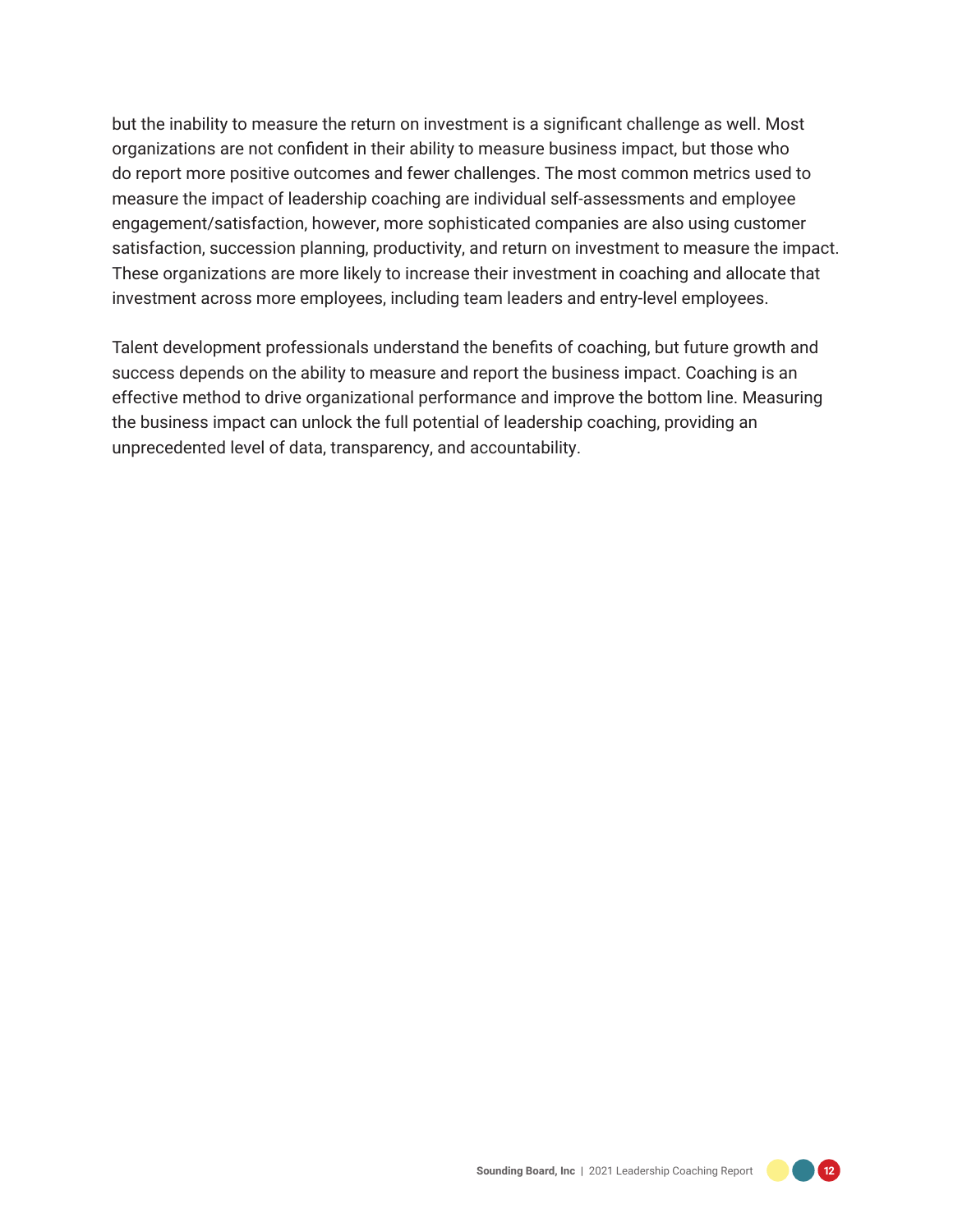### About Sounding Board Inc. We Develop the World's Most Impactful Leaders

Sounding Board helps companies accelerate leader development, with a managed network of world-class coaches and an integrated technology platform designed to make professional coaching easier to manage, measure and scale.



Our unique approach uses artificial intelligence and predictive analytics to support the entire coaching experience, matching your business leaders with expert coaches, providing a roadmap for their success, and collecting realtime data to measure and report individual progress and organizational impact.

Our Leadership Coaching Services include personalized, 1:1 executive-style coaching, as well as peer and group coaching. We offer a global network of professional coaches, dedicated to addressing leadership skills gaps and driving immediate business impact. We also supplement and support in-house coaches, providing tools and framework they

can use to generate insights and have more meaningful coaching conversations.

Our Coaching Management Platform lifts the administrative burden of managing complex coaching programs, while providing greater transparency, data analytics and reporting - so that you can focus your time and resources on expanding your bench of business leaders.

Sounding Board is transforming talent development, setting a new industry standard for leadership coaching at scale.

Learn More At: www.soundingboardinc.com